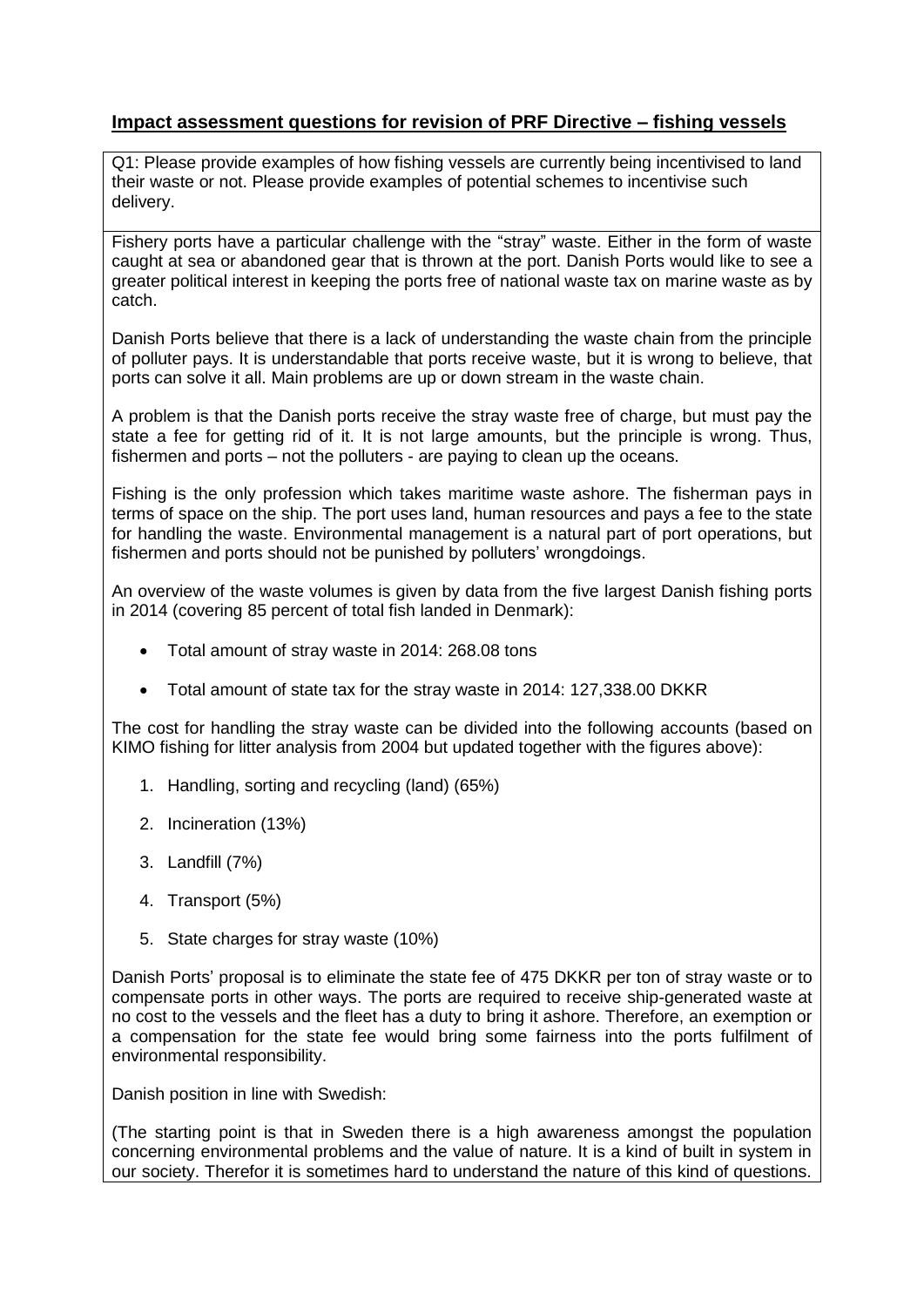Of course the fishermen want to contribute to a cleaner sea! Also baring in mind that they are the ones having the problem with the littering. Concerning their own contribution to the littering it is taken care of via the ordinary PRF system. The ghost net problems are mainly a result of "history" and not caused by todays fishermen. The amount of ghost nets left in the sea today are often from recreational fishing in Sweden)

Through different projects and initiatives for example Fishing for Litter and Keep the Sea Tidy (the northern part of the west coast of Sweden). The projects are run in close corporation with the fishermen. They give their views on practical solutions that can simplify their handling of waste and is in that way involved and gain their own responsibility. It´s spread among the fishermen, also those not involved in projects. The projects are in that way, "from mouth to mouth" raising the awareness amongst fishermen.

When having beach-cleaning days we also try to involve fishermen. They can tell their story to the beach-cleaners and in that way raising awareness in the total society.

The schemes are set up in different ways.

We have the "no special fee system" in Sweden, a system with the dual purpose of encouraging ships to deliver waste ashore and to avoid undesirable waste streams between ports, thereby encouraging a sound sharing of the waste burden.

Q2: Are the operators of fishing vessels properly consulted in the development and evaluation of the waste reception and handling plans for ports receiving such vessels?

Danish position in line with Swedish:

Yes. The projects/initiatives are run in close corporation with the fishermen. They give their views on practical solutions that can simplify their handling of waste and is in that way involved and gain their own responsibility. They are also informed of the next steps in the handling of the waste in ports and the transportation of waste from the ports.

Q3: In your opinion:

a) should fishing vessels be fully incorporated in the Cost Recovery Systems set up in ports, including the payment of an indirect fee (providing a right to deliver all their waste), to increase the incentive to land waste to PRF?

or

d) is the present system adequate to incentivise these vessels to land their ship-generated waste (SGW)?

d) the present system is adequate

Q4: In your opinion:

a) should fishing vessels be required to pre-notify their waste (through the electronic reporting system) when calling at an EU port?

or

d) is the present system adequate to incentivise these vessels to land their ship-generated waste (SGW)?

d) the present system is adequate

Q5: In your opinion:

a) should fishing vessels be made subject to the specific inspection requirements and control